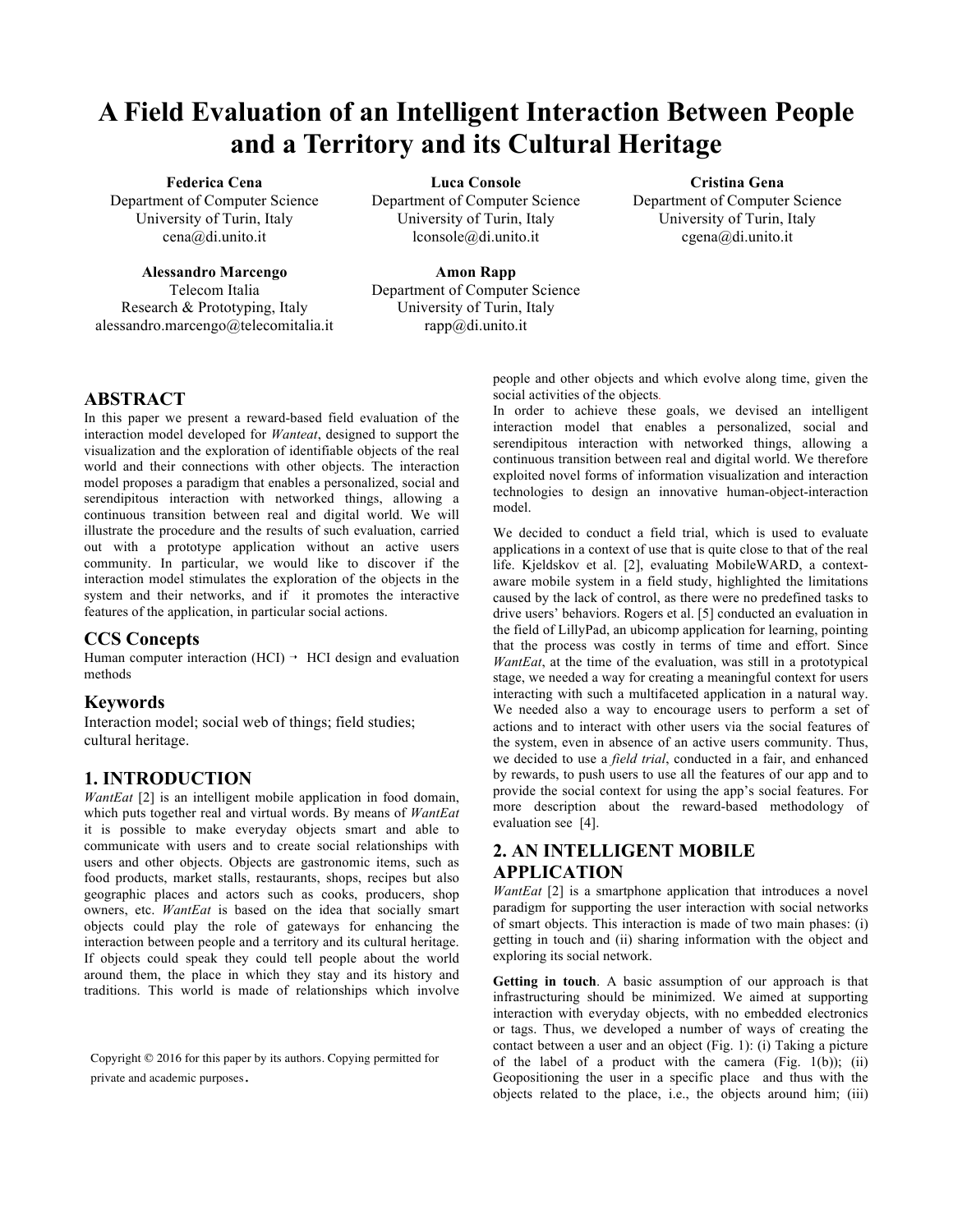Getting a recommendation; (iv) Searching or (v) Exploring bookmarks.



Figure 1. Example of the wheel on an iPhone

**Interacting with the object and its world: The wheel**. Once a contact with an object has been established, the user can interact with it and access its social network. Since we aimed at using objects as gateways for accessing the cultural heritage of a territory, we designed an intelligent interaction model that allows users to explore the world starting from a contacted object. We developed a "wheel" model (Fig. 1(c)), where the wheel can be seen as the square of a village, the traditional place for meeting; in this place the user can interact with the object and its friends, exchanging information and knowledge, being introduced to and exploring their social networks. The object the user is interacting with is in the center of the wheel. The user can get in touch with it by simply touching it, which is an appealing and natural way of performing selective actions with a touch sensitive interface. The selected object tells the user about itself, providing both general knowledge and information synthesized from the interaction with other people (including tags, comments, ratings) (Figure 1(d)). The user can, in turn, tell something to the object: in particular, she can add her tags, comments and ratings or can bookmark the object (Figure 1(g)). These actions contribute to  $(i)$  adding the information to the object in focus and (ii) influencing the social relations between objects, as discussed in the following.

When an object is in focus (Figure  $1(c)$ ), the wheel provides access to the social network of its friends (both people and objects). Each friend belongs to one of four sectors; the partition into sectors depends on the object in the center. In the example in Figure 1(c), the object in focus is a cheese; the first sector "Territorio" (Territory) contains the friends related to the territory, the production and supply chain (e.g. producers, shops, production places, etc.). The sector "Persone" (People) contains people that are friends of the object in focus (e.g. people who bookmarked it or who wrote a comment on it); the sector "Prodotti" (Products) contains other food products that are friends of the object in focus (e.g. a wine that goes well with a cheese); the sector "Cucina" (Cuisine) contains entities related to cuisine, such as restaurants, recipes, and so on.

Each sector can be expanded by touching it. The expanded sector fills the screen and the items in the sector are displayed as small circles in a ring (see Figure 1(e), where the "Territorio" sector is expanded), similar to the dialer in an old style telephone. The order of the items is based on the user model and on item type (maintaining items of different types and preferring those more suitable for the user). The items can be explored by rotating the ring, in the same way as dialing on the old style telephone. One item at a time is enlarged and the relation it has with the object in focus is highlighted in a small box. See again Figure 1(e), which shows that the object in the center of the wheel (miniaturized in the bottom right corner of the screen) is produced in ("prodotto in") the place ("Valle di Lanzo", i.e. Lanzo valley) enlarged in the sector. Information about the enlarged item can be displayed by touching it. The user can continue the exploration by changing the object in focus. This can be done by simply dragging the enlarged item toward the wheel miniature in one of the corners (Figure 1(f)). At this point the whole wheel is recomputed and displayed to the user. For more details on system architecture and the involved software components see [2].

### **3. A REWARD-BASED EVALUTAION**

A good occasion to test *WantEat* interaction model and its features, has been the international food fair Cheese. This biennial exhibition, held in the streets of the town of Bra in Piedmont (Italy) attracts about 300,000 visitors. The objective of this round of test was to stimulate the spontaneous usage of the application in all its aspects and in a context as close as possible to real use. Thus during the four days of the fair, the application has been installed directly on the users iPhones. Participants could use it whatever they would like and for as long as they desired (even for the whole four days duration of the event). The high degree of freedom given to users has been balanced by means of "game missions", which substituted the formal tasks of the laboratory evaluation. Each participant received a leaflet with instructions and a map of the fair highlighting the areas in which the application was working. Inside the exhibition 10 items (cheeses), were selected as the focus of the evaluation. They were located in different areas of the fair, and were marked as recognizable by the application. The main objective given to users was to recognize at least 5 cheeses by taking a picture taste them and perform some social actions on the application. Users received a prize when they returned to the installation point: a T-shirt with the Application logo. A live leaderboard at the installation point maintained all participants informed of their current score. This reward-based field evaluation (extensively described in [4])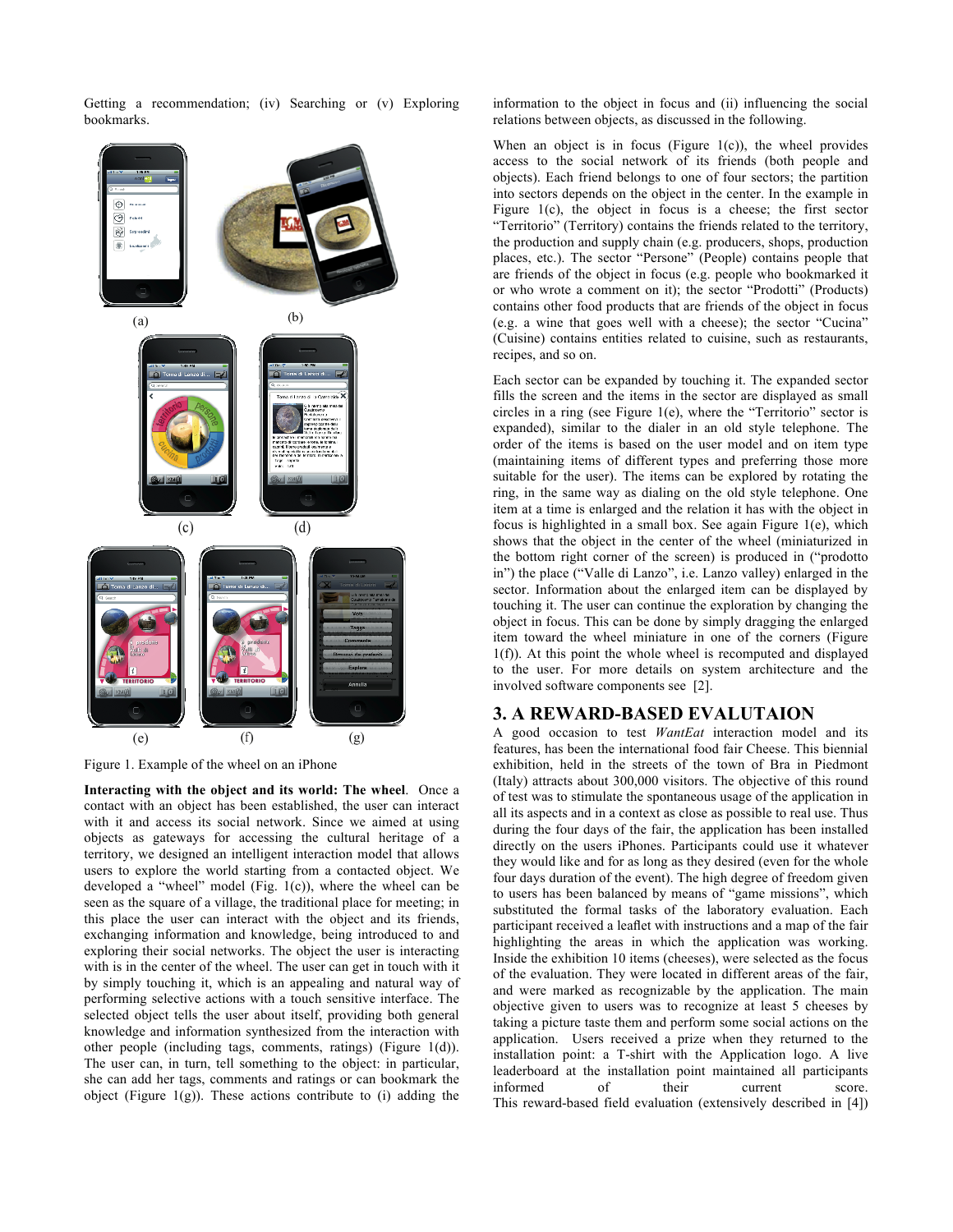was aimed at evaluating: 1) The *interaction model*, and in particular if it stimulated the exploration of objects and their network, and if it promoted the serendipitous discovery of new recommended items; 2) The *interactive features of the application*, and in particular how users communicate with objects by taking advantage of the social features of the application, even in absence of an active users community.

## **3.1 RESULTS**

In the four-days event 157 people attended the trial and installed the system on their smartphones. 110 users out of 157 (70.06%) have actively participated in the evaluation. In total they have interacted with 102 objects. In particular, 72 users out of 110 (65.45%) interacted with more than the required 5 objects (AVG=28.08 objects per user, STD=28.08), and around 51.8% of users (namely 57) interacted with more than the 10 selected cheeses (AVG=28.08 objects per user, STD=28.08). As the evaluation instructions directly required interacting with at least 5 objects out of 10 selected in the fair, this result means that the interaction model quite well supported the free exploration of the application contents. Moreover excluding the 10 cheeses that have to be photographed, 51.8% of users browsed the other 92 objects contained in the app (other cheeses, producers linked to the cheeses, etc.). This is a first index that the wheel model supported quite well the serendipitous discovery of new contents present in the application, helping users to follow their own path on the application, for more details see [4].

We classified 70 users (63.64%) out of 110 as *contributing users*, since they made some sort of social actions (rating, commenting, sharing bookmarks, tagging) that bring contributions to the application contents (for details see [4]). This shows a positive result in terms of social engagement in the context of the rewardbased evaluation, although there was not an already active user community before the beginning of the evaluation. As an example of the results regarding the social features rating and bookmarking actions have been very frequent, as less time-consuming than other actions.



Figure 2. The taxonomy of actions in *WantEat*

For analyzing the action sequences the users made while using the application we have exploited TAXOMO [1], a taxonomy-driven modeler, which given a taxonomy of events and a dataset of sequences of these events produces a compact representation of the sequences. The representation adopted in TAXOMO is a Markov model. The states of the model are nodes in the taxonomy, where the last level (leaves) contains the observable symbols.

We have organized the collected data in a simple taxonomy, (Figure 2) where CTPRVS means "all the user actions", which is the taxonomy top level class, while VS is the sub-class that contains *browsing actions*, namely the observable symbols V and S, which correspond to the actions "display the object and its network", namely the thing the user is interacting with and its network, and "more info about the object" of the object. CTPR is the sub-class that contains *social actions*, namely the observable symbols "commenting", "tagging", "(adding) preferred items (bookmarks)", "rating".

We have calculated the *transitional probabilities* for each pair of states "*x, y"* that determine the probability that the next state will be *y* given that the current state is *x*. In TAXOMO the sequences are modeled with Markov models whose states correspond to nodes in the provided taxonomy, and each state represents the events in the sub-tree under the corresponding node. In our model the valid states are V, S, C, T, P, R that correspond to display the object and its network (Fig.  $1(c)$ ), more info about the objects (Fig. 1(d)), comment, tag, add bookmark, and rate (Fig. 1(g)) and are respectively grouped in VS (browsing actions) and CTPR (social actions). The transition from *x* to *y* is calculated as the ratio between the number of times they occur together and the number of time *x* occurs.

Considering the so grouped states we have collected the following transition probabilities:

| (1) | VS          |             | 0.9904761904761905  |
|-----|-------------|-------------|---------------------|
| (2) | <b>CTPR</b> |             | 0.0095238095238095  |
| (3) | VS          | VS          | 0.578697421981004   |
| (4) | VS          | <b>CTPR</b> | 0.35345997286295794 |
| (5) | VS          |             | 0.06784260515603799 |
| (6) | <b>CTPR</b> | VS          | 0.9451553930530164  |
| (7) | <b>CTPR</b> | <b>CTPR</b> | 0.04570383912248629 |
| 18  | <b>CTPR</b> |             | 0.00914076782449725 |

From the above transition probabilities we can observe that users always start the interaction with browsing actions (1), then it is more likely that they see other objects present in the object's network (3) before doing a social action (4). It is unlikely that users soon stop (\$) the interaction after browsing actions (5). After one social action, it is very likely that they perform a browsing action (6) instead of making another social action (7) or terminating the interaction (8). Thus they put another object in focus of the wheel belonging to the object's network. From this representation we can conclude that interaction with the wheel promotes the discovery of the object's social network, since after having viewed an object and its related information the user is likely to explore some other object present in its social network. Thus, the wheel interaction model tends to promote the exploration of objects linked through the object network. From our analysis it is also probable that the user will perform a social action however, as observed above, the evaluation condition has forced the execution of social actions, which obtain frequencies, thus transition probabilities, higher than usual

We have also calculated *emission probabilities* (also known as output probabilities) for every symbol belonging to a class in our taxonomy. In particular the emission probability shows the probability of emission of the *X* symbol when the system state is *xy*, and is calculated as the ratio between the number of times *x* occurs and the number of times *x* and *y* occurs together.

(1) VS s 0.2976818181818182